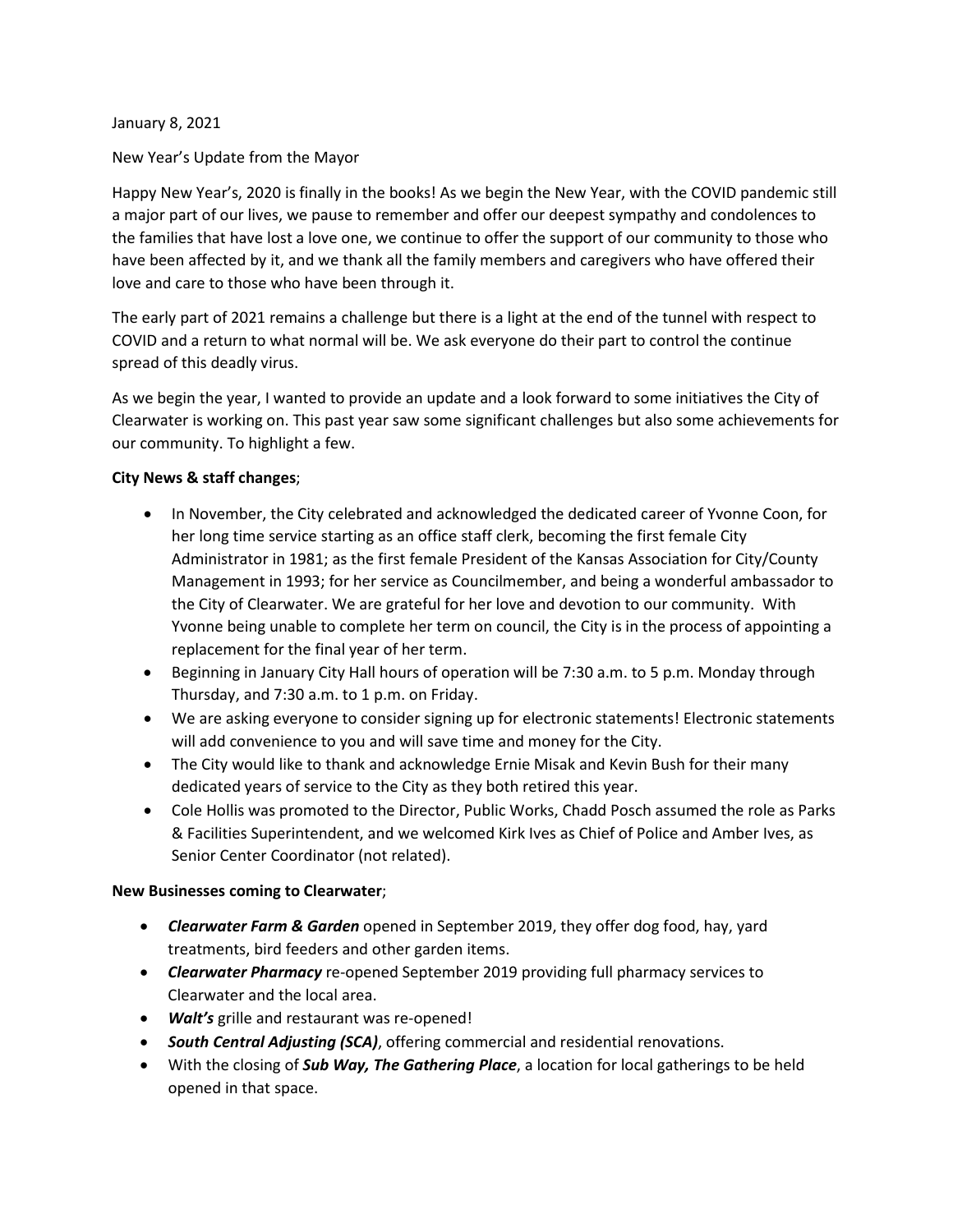### **At the Clearwater Business Park, joining our long time business,** *Safety Tec* **were**;

- *Lauer Auto.* Lauer Auto has moved into their new facility and are now operational offering used car sales and service.
- *Plains Cotton Cooperative Association.* PCCA purchased a significant portion of the Clearwater Industrial Park and have begun construction their first cotton storage warehouse. What you can see being built today is roughly one third of the completed building! There will also be an office and maintenance building started soon. It is the plan to begin their operation in the spring of 2021. Sedgwick County will begin road improvements to pave 95<sup>th</sup> Street from 135<sup>th</sup> east to beyond their entrance in 2021.
- *Anderson & Forrester.* Anderson & Forrester has moved their manufacturing business from Denver and have occupied their new building and are fully operational. Anderson & Forrester, founded in 1928 is a leader in orifice and conversion fitting needs for natural gas and propane products, such as; orifices, gauging drills, valves, and more.

# **Continued Residential Growth**;

Clearwater has enjoyed significant growth in residential housing, with the expansion and continued success of Park Glen Estates (Shaun Weaver, Developer), having completed 7 new homes with 2 spec homes and 2 lots available in phase 1, and now expanding into phase 2 of development including building patio homes! Streets, water, and sewer are being put into place. 27 new homes were added in Chisholm Ridge with the final phase open and lots available, and 8 new homes have been constructed within the City limits in 2020.

With the current home buyer's incentives expired as of the end of the year, the governing body will make recommendations for the 2021 incentives at its upcoming meeting. The updated incentives will be posted on the city website. Clearwater is a safe and wonderful place to live and raise a family. We are blessed with an outstanding school district, great amenities, and opportunity for growth.

# **City Street & Roads**

With the expansion of Park Glen Estates, the City has begun construction on Yvonne Drive (named in honor of Yvonne Coon). Yvonne Drive should be completed sometime in the spring providing for a second entrance and exit from Park Glen and Park Glen Estates. The opening of the new street will include some new traffic controls through Park Glen as determined by the Park Glen HOA and the City to ensure a safe thoroughfare.

The 2020 Street Inventory and Improvement project has been completed. This work, conducted by Certified Engineering Design, P.A. is a complete assessment of all street within the City limits of Clearwater and will assist the City in planning street renovation and repairs. Once presented to the Governing Body, the full plan will be available for review at City Hall.

# **School District**

The City would like to acknowledge and thank the USD 264 Board of Education, the new Superintendent (Chris Cooper), all Administrators, Staff, and Faculty for their dedication, determination, and love for our